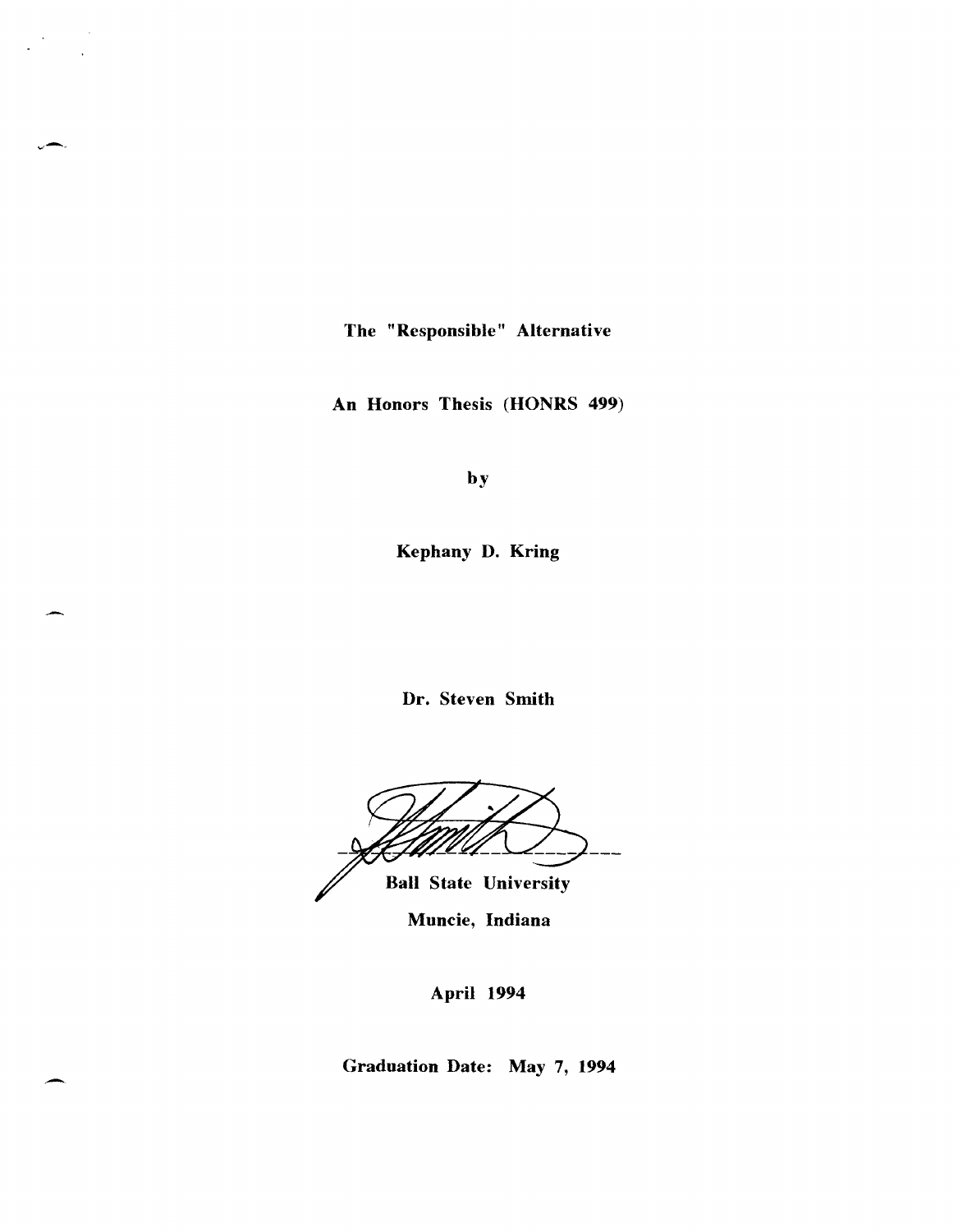$\mathbb{Z}_p$ n, ा ग्रहरी  $\mathbf{z}$  ,  $\mathbf{z}^{(k)}$  $1997$  $. K752$ 

.-

-

## Purpose of Thesis

The following is a proposal, with ideas and beliefs taken from different areas and levels of expertise in the criminal justice system: a judge, a clinical psychologist, several probation officers, and this author who is a Hall State University probation intern. Topics discussed include different types of offenders, how the current probation agencies operate, and how this current system needs to change. This change requires offenders to negotiate and propose his own sentence to the judge, and then be fully responsible for carrying out the terms of his sentence on his own. This change means alterations in the functions of the courts and probation officers, which ultimately promotes individual responsibility and not unproductive dependency.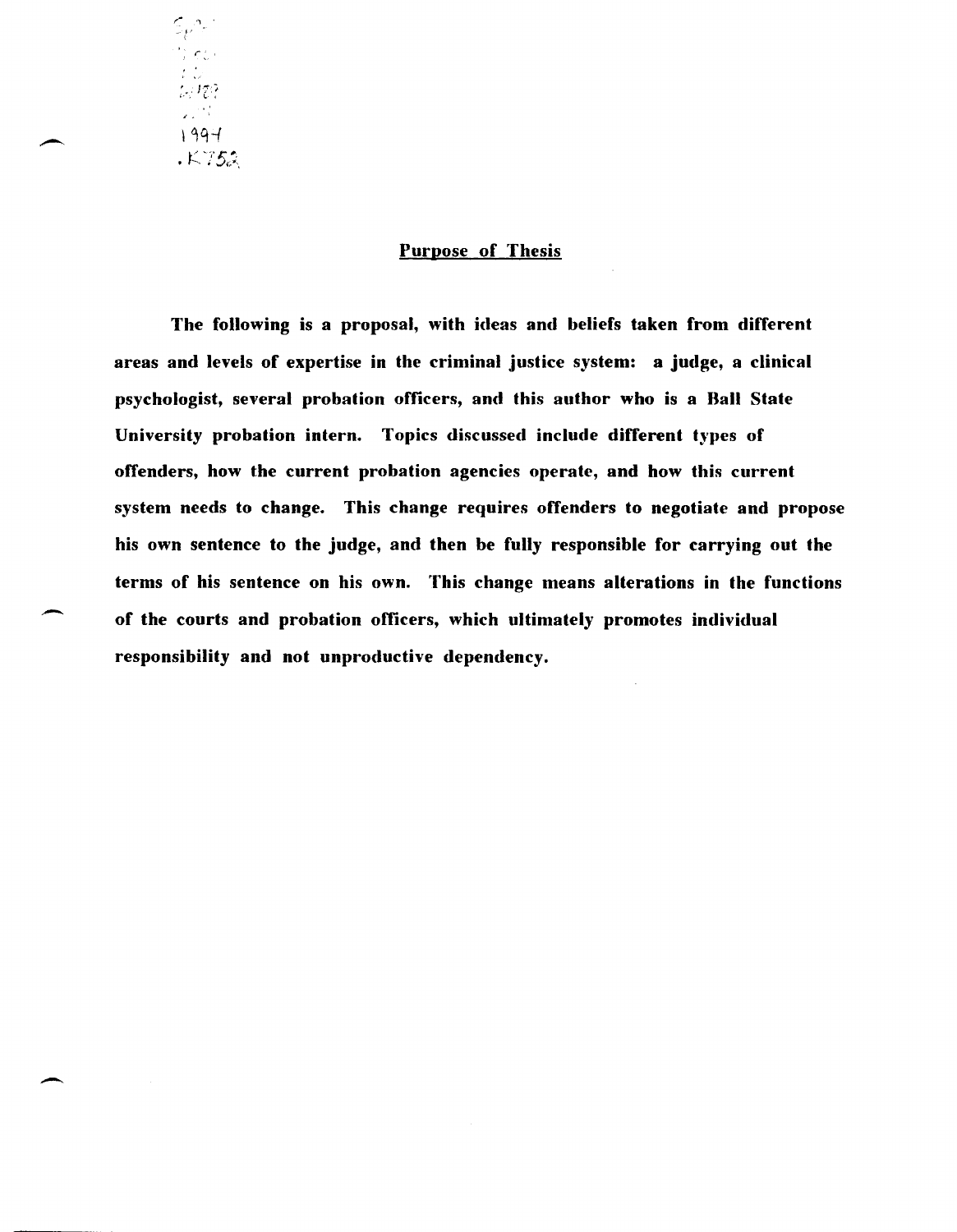## The "Responsible" Alternative

.-

-

-

Some probation officers at the beginning of their careers carry with them high expectations regarding their effect on offenders. There is a hope that citizens who have gone astray can be rescued and live a productive life, never to commit crimes again. Despite the fact that parents, teachers, employers and clergymen had been unable to reach these offenders, some beginning probation officers believe that they are expected to accomplish what others had been unable to do. At first, the new officer attributes his lack of success to his own inexperience. After repeated failures, his morale drops, and he wonders if he was really meant to be in this profession. Resentment mounts toward the probationers who defy all his efforts. This pattern has often been described as "the first year the new guy can't do enough for the criminal. The second year, he can't do enough to the criminal. The third year, he doesn't give a damn" (Samenow, 1984, pp. 249-50). Probation officers must confront reality and realize that these offenders are in control of their own lives, and many choose to continue their criminal behavior, no matter what the efforts of their probation officer may be. This is where the focus must lie - on the offender's decisions to live their lives in the unproductive, irresponsible ways that they do. These individuals choose to commit crimes, and as a result of this free choice, they must be made to own their problems and be responsible for their actions. Changes need to be made within probation departments to allow offenders to learn how to be responsible, productive citizens. Without learned responsibility, offenders will continue to commit crimes. Probation recidivism rates are high, at least 37% while on probation and 45% after discharge (Challeen, 1986, p.89), and the only way these percentages will be lowered is if offenders learn to be responsible in their lives. Rather than continue to offer superficial measures,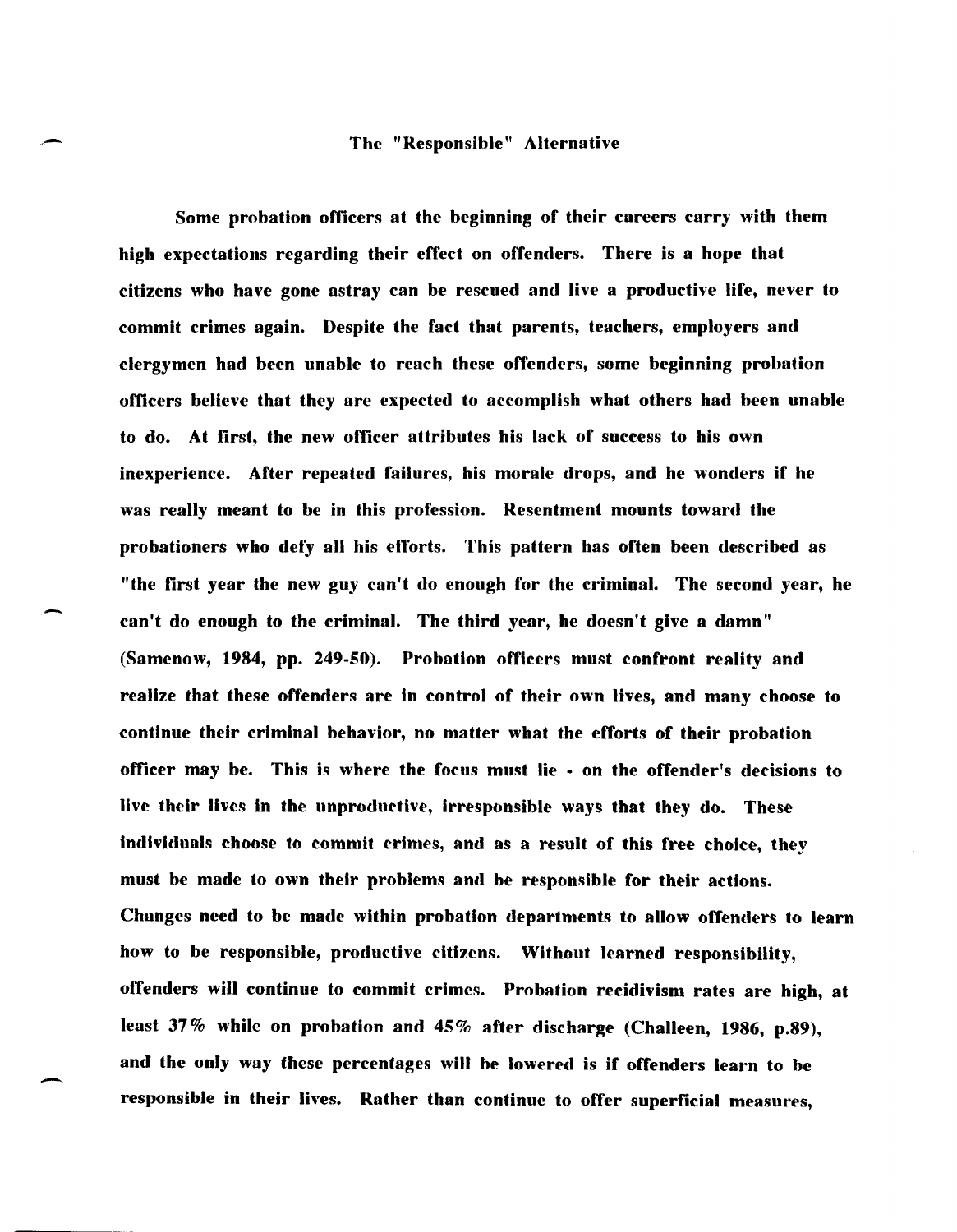such as monthly ten minute "check-ups" with probationers, the courts must offer an alternative that will equip criminals with a new set of concepts that correct lifelong patterns of thoughts and behaviors.

Every individual offender is unique in his own way, but there are three main types of offenders that are dealt with most often in the criminal justice system. These types include Normal People, Slicks, and Slobs (Challeen, 1986, p. 27). Even though each of these categories are comprised of individuals who have committed crimes, each category contains a certain type of offender who must be treated differently than those in other categories.

Normal People are exactly what their label makes them out to be. These individuals make serious enough mistakes that they end up in the criminal justice system. However, it is unlikely that they will commit another crime. This is because these individuals are basically responsible people who generally learn from their mistakes. "Larry" is one man on probation at the Tippecanoe County Adult Probation Department in Lafayette, Indiana who is classified as a Normal Person. Larry is a 1993 graduate from Purdue University, who presently works full time at an insurance agency, and coaches a junior high basketball team on a part time basis. One night at a I'urdue nightclub, Larry hit another man over the head with a beer bottle. The victim had been harassing Larry's girlfriend all night, and when Larry told him to stop, he was shoved. Larry reacted without thinking of the consequences. Larry's remorse was genuine, and his attitude reflected responsibility. This was Larry's first offense, and most likely his last.

Offenders who are Slicks are arrogant, over-confident, angry loners. These individuals are loners because they do not trust others. Slicks maintain superficial relationships and have no real friendships. They believe that they are OK and everyone else is not, but everyone else is as "bad" as they are. Slicks are

-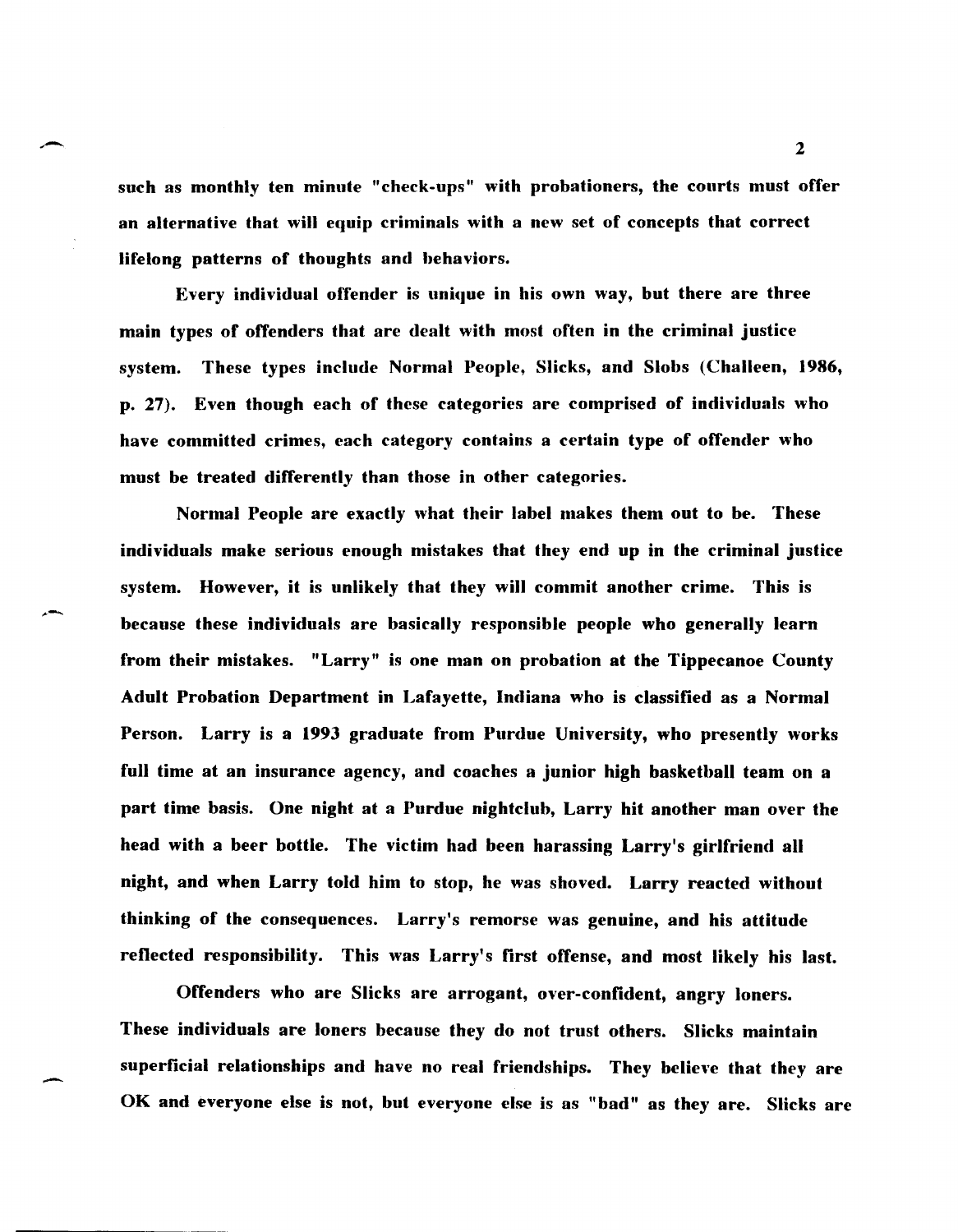risk takers and love playing games. They use other people to survive and feel no guilt or remorse when they hurt others. When manipulating other individuals, "Slicks love to play 'let's make a fool out of you' and 'NIGYSOB', which is short for 'now I got you, you son of a bitch'" (Challeen, 1986, p.2S). Slicks are rarely caught and convicted, and if legitimate, would be great politicians or businessmen. However, these individuals are irresponsible, and in their opinion legitimate translates to boring. Also, he does not wish to acquire wealth by the old-fashioned way of earning it. Slicks are too impatient and they believe they are already smarter than everyone else. Slicks are driven by anger, which is vented by making fools out of others since they do not like society in general (Challeen, 1986, p. 28).

-,

-

-

One Slick that is familiar within the Tippecanoe County Probation Department is "Danny", who is currently in a Michigan prison for two counts of False Pretense over \$100.00 and for being a Habitual Offender. Danny received a ten year sentence and was on probation for Fraud on a Financial Institution when he was convicted. Danny is an extremely dishonest person who has at least four aliases, two different dates of birth, and four different driver's licenses from four different states. Danny is deliberately deceitful and he attempts to represent an image of himself as being a respectable middle class person when this suits him and being a business man loaded with money during the other times. His reoccurring deception, false pretense, and fraud is described by him as "being wrong in a shady way". Danny is proud of his past behaviors and does not believe these have been criminal. Danny is a typical Slick who is arrogant and loves playing games. He feels no remorse for the crimes he commits because these crimes help him get what he wants, through short cuts and taking advantage of others. Gaining achievements through legitimate means are unthinkable to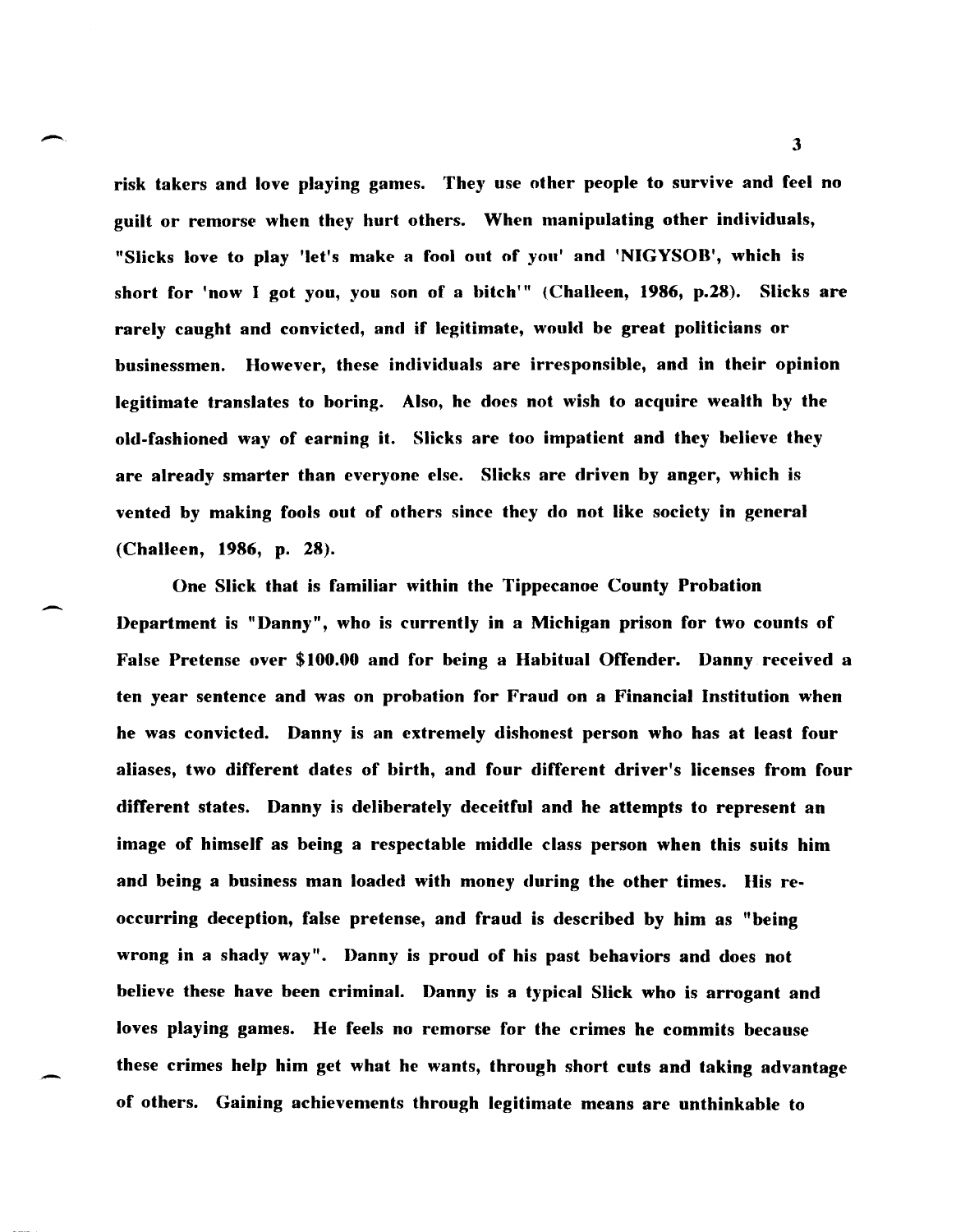Slicks like Danny. Prison is where Danny belongs because if on the outside, he will continue to victimize others for his own self-gratification.

-

-

-

A Slob is totally opposite from a Slick except they are both irresponsible losers who take advantage of others in society. Slobs have low self-esteem, no confidence, and feel worthless. They believe everyone else is OK and they are screwed up. The Slob takes no risks, but still usually are caught in their crimes. They travel in packs, are continually depressed, and are often believing "NYGMSOB" which means "now you got me, you son of a bitch". Like the Slick, the Slob uses other people to survive and are irresponsible (Challeen, 1986, pp. 121-2). In corrections, Slobs are dealt with most frequently. "The overcrowded prison population in America is not the result of locking up violent people or Slicks" (Challeen, 1986, p. 32). The group that clogs the system is the Slobs.

One of the many Slobs that are seen on a regular basis at the Tippecanoe County Probation Department is "James". James often forgets his appointments or thinks they are for another day, because he is irresponsible. He is unemployed and admits to not working because he "doesn't want to". James receives Social Security checks amounting to \$440.00 every month for his alcoholism, and he readily admits that he doesn't care to stop drinking because he "doesn't have to". When speaking with James, it was discovered that he writes poetry, however, he writes about other people and the problems in their lives, never addressing the problems within his own life. James also spends a large amount of his free time "counseling" his friends, who have lives similar to his own. This may appear to be a positive pastime, but what it actually does is keep the negative focus on other people and not himself. James gets depressed often and has said numerous times that he "can't cope". He is unmotivated and apathetic, but this is by choice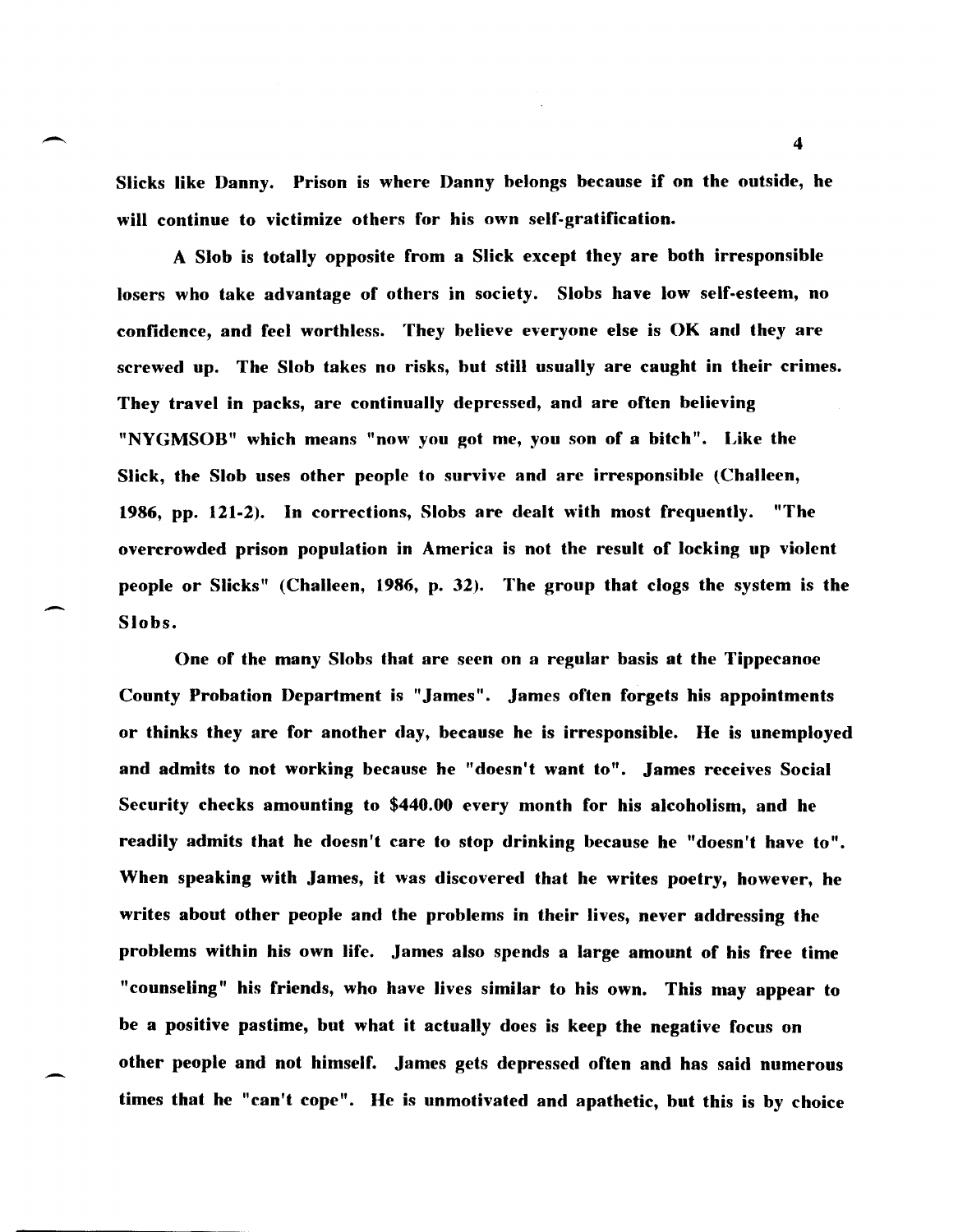because living a responsible, productive life is a challenge, which is unbearable.

Slobs like James are seen on a daily basis at the Tippecanoe County Probation Department. This agency is run similarly to other probation departments; therefore, it is being used for the purposes of demonstration and example here. There are seven adult probation officers and one intern in this agency. Four of these officers and the intern help supervise the offenders that comprise the county's caseload. There are several duties that are assigned to individual probation officers, which include Pre-Sentence Investigation Reports, Intake, and Supervision.

Pre-Sentence Investigation Reports take up a large amount of a probation officer's time. These reports are a compilation of information regarding the offender's background, which is gathered mainly from the offender himself, court flies, substance abuse assessments, life-skills reports, and other agencies. Generally, the probation officer interviews the defendant and gets much of this information from him. The Pre-Sentence Report includes educational and employment history, family background, marital and dependent status, financial status, physical and mental health, substance abuse, the offender's version of what happened and any factors he wants the court to consider before his sentencing. The probation officer's job is to gather this information, put it in professional written form, evaluate the situation, and make a sentence recommendation for the judge. The judge can follow this recommendation, or he may choose not to do so. This Pre-Sentence Report gives the judge the opportunity to look at all of the circumstances involved, and sentence the defendant as fairly as possible.

The Intake process is also a necessary component of probation. In the Tippecanoe County Probation Department, one officer is assigned to do Intake.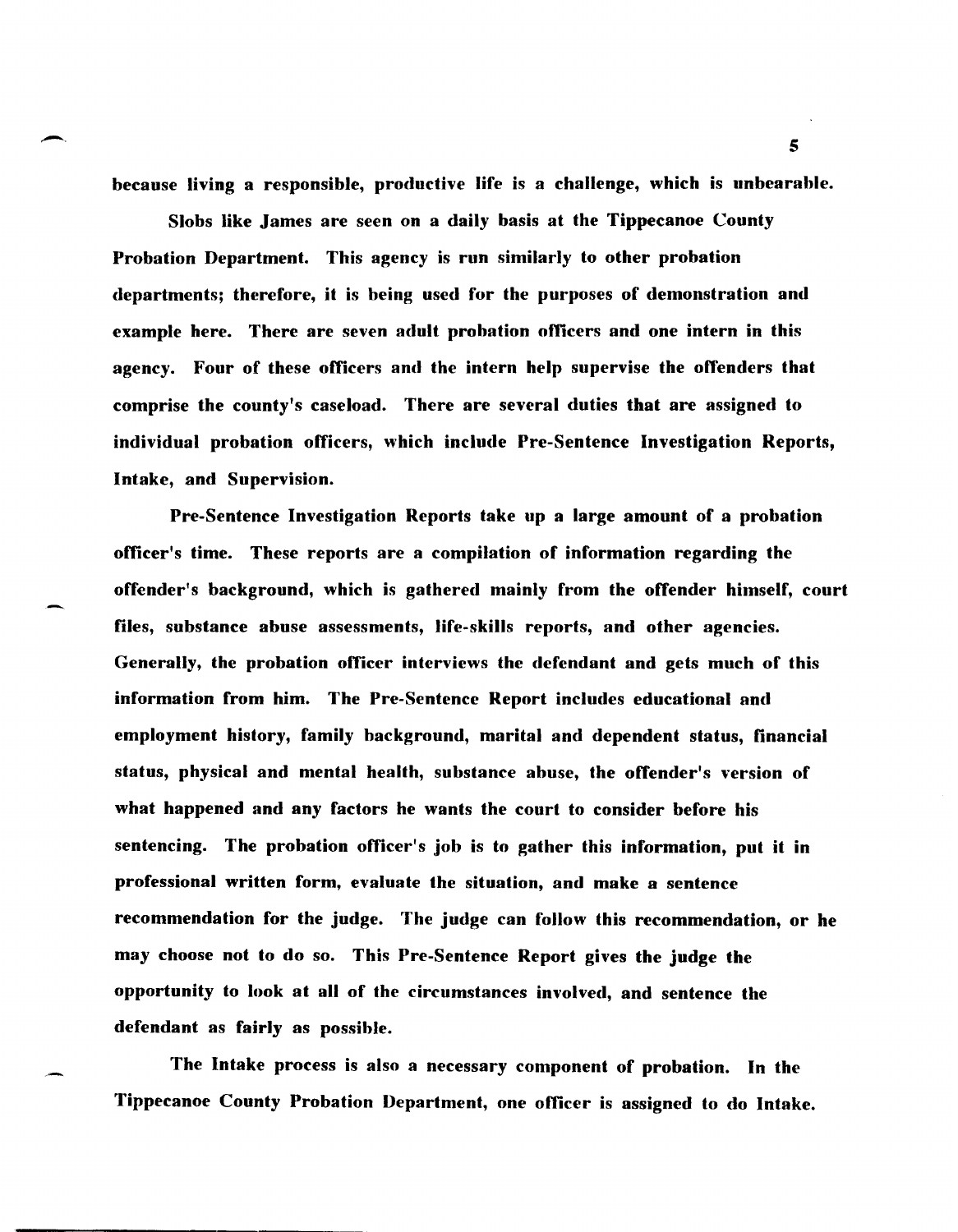She reads the offender his rules of probation, collects drug screens, takes a picture of the offender for his file, and does a risk assessment to determine which supervision level he is at (high, medium, or low), and which probation officer will be assigned to him. This is the first step of the probation process.

Supervision of the offenders on probation consists mostly of office visits ranging from twice a month to once every two months. The higher the supervision level, the more frequently the offender needs to report. The offenders that are at the lowest risk of reoffending, are sometimes put on "mailins", which means they only have to send a completed form of updated information to the officer. If probation officers suspect that an individual is involved in restricted or illegal activity, a home visit may be appropriate, but these visits are not done on a frequent basis. The volume of each officer's individual caseload does not allow such intense supervision.

-

-

During an office visit, the probation officer checks to see if the offender is completing or has completed his conditions of probation, which may include fines, restitution, counseling, community service and other requirements that may be included in an offender's sentence. If drug screens are a condition of the offender's probation, a urine sample is taken and tested with chemicals to see whether or not the person has been using drugs. If all is well with the offender and he is consistently complying with at least the majority of his probation terms, an appointment is made for the next office visit. If the individual on probation fails the drug screen, hasn't completed his required counseling or community service hours, or doesn't even show up for the scheduled appointment, the probation officer can file a petition to revoke his probation. This petition can lead to anywhere from adding counseling requirements to executed time in jail or prison.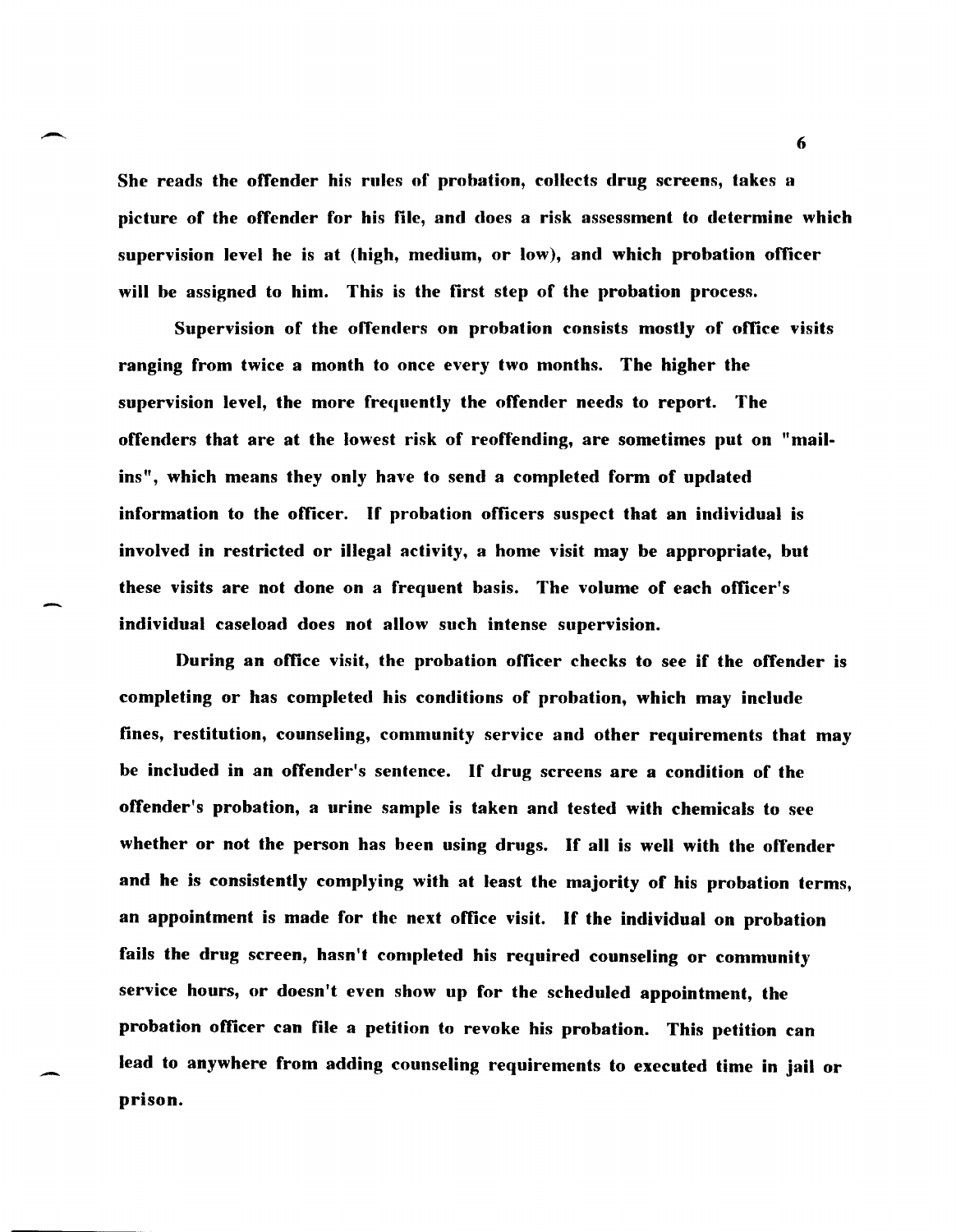Basically, this format implies "if you don't do what the court tells you to do, then you are in trouble". This may work temporarily, but does compliance mean the offenders have learned never to commit another crime and live responsible lives? Of course not. For this reason, an alternative is needed in the way Probation and sentencing are currently formatted. The system must begin promoting more individual responsibility, not only accountability.

-

-

Probation officer's jobs should not be eliminated, but redirected. Probation becomes a large game which creates a parent-child relationship of dependency. The courts and its workers, such as the probation officer, becomes the parent, and the offender is the child who must live by the rules (Challeen, 1986, p. 89). It is virtually impossible to effectively monitor hundreds of offenders. For this reason, and also because the offenders never learn responsibility, recidivism rates with probation are fairly high. The rate of recidivism, according to certain statistics, equal approximately 37% while still on probation and 45% after discharge (Challeen, 1986, p. 90). The recidivism rate at the Tippecanoe County Probation Department as calculated by the office computer, state that 20% of the active caseload has reoffended and been convicted. This percentage does not include minor offenses like Public Intoxication and Check Deception when people are sentenced to unsupervised probation out of the County Courts. These cases add another approximate 20%, which makes the statistics from Tippecanoe County and Judge Challeen's coincide. These figures both reflect only what has been reported or discovered. With recidivism rates such as these, it is obvious that change needs to be made.

First, only offenders who belong in community based corrections should be supervised in the community. Not every offender should be placed on a probation-like sentence. "If we accept the fact that murderers, rapists, armed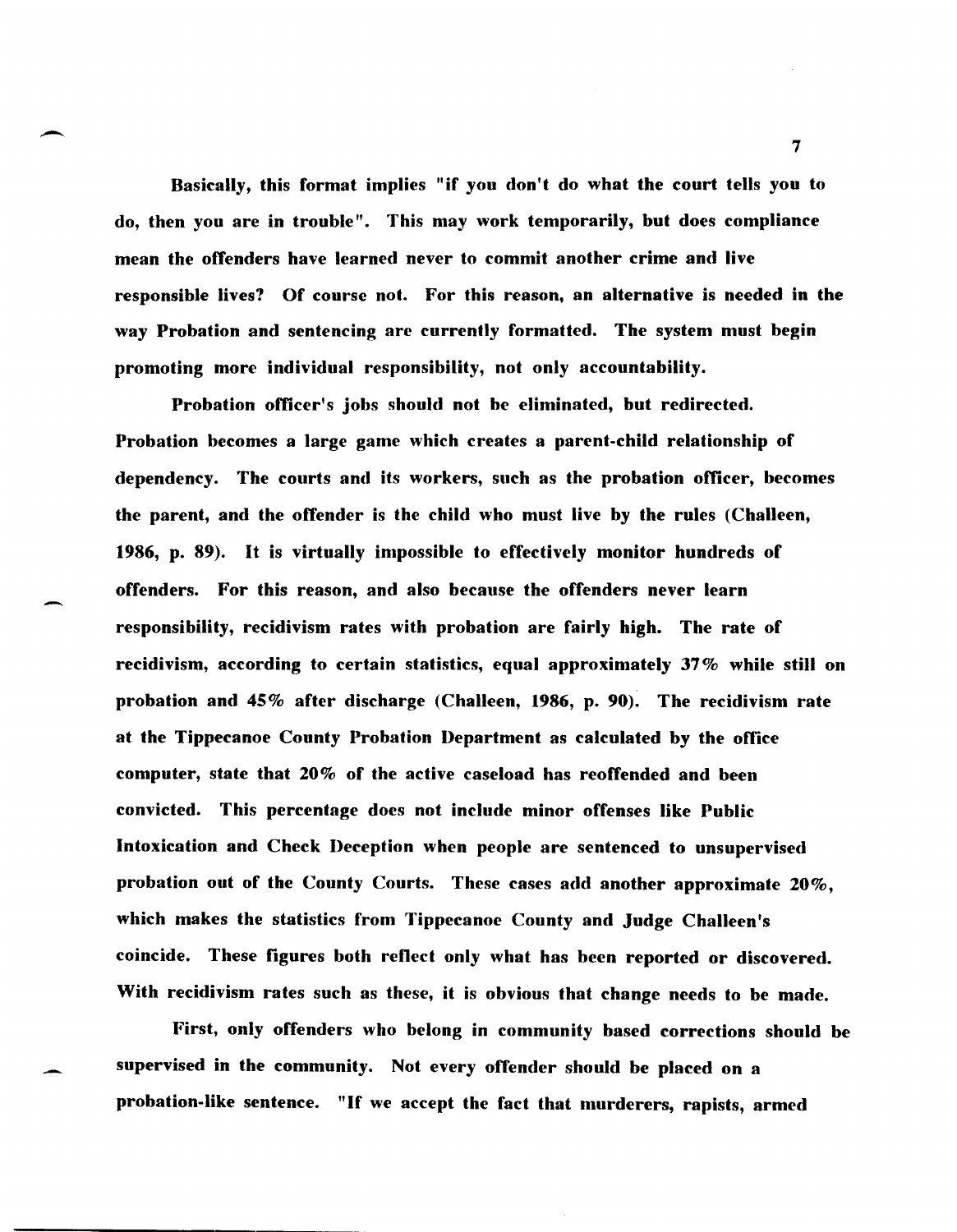robbers, child molesters and those who commit acts of brutal violence on others should be locked up to protect society (less than 5 % of all crime), our prisons and jails would be virtually empty. Our problem is that we clog our corrections system with losers, people who we do not rehabilitate, but who in fact are made worse at an enormous cost to taxpayers both in money and loss of human productivity" (Challeen, 1986, p. 18).

Slicks should be incarcerated with violent offenders simply to protect society. Slicks have the ability to change and lead productive lives, but this change must come from within themselves in order to be effective. Getting a Slick to change begins the day he realizes his life is caught up in a big game. He must realize that "he is winning at losing; he's on a perpetual merry-go-round to nowhere. That if he is so damn smart why is he in prison and the saps he's ripped off are not. Once he comes to this realization he can change" (Challeen, 1986, p. 31). The Slick needs to learn how to become legitimate, since there are many Slicks that lead responsible, productive lives. These legitimate Slicks tend to make fortunes and are very successful, while still playing the same games of "NIGYSOB" and "I'm smarter that you", without breaking the law. Slicks can be rehabilitated, but they will walk the fence hetween law-abiding and law-breaking for the rest of their lives (Challeen, 1986, p. 32). Unfortunately, Slicks usually never change and they use probation to get out of going to prison. They will continue to victimize others, so these individuals generally belong in prison to keep them from preying on society.

-

-

Slobs also do not work well on probation. This is because probation works best with individuals who are productive, responsible, and who generally follow rules and obey laws. As Slobs have been described, they do not know how to live responsibly or productively, and they usually break the law because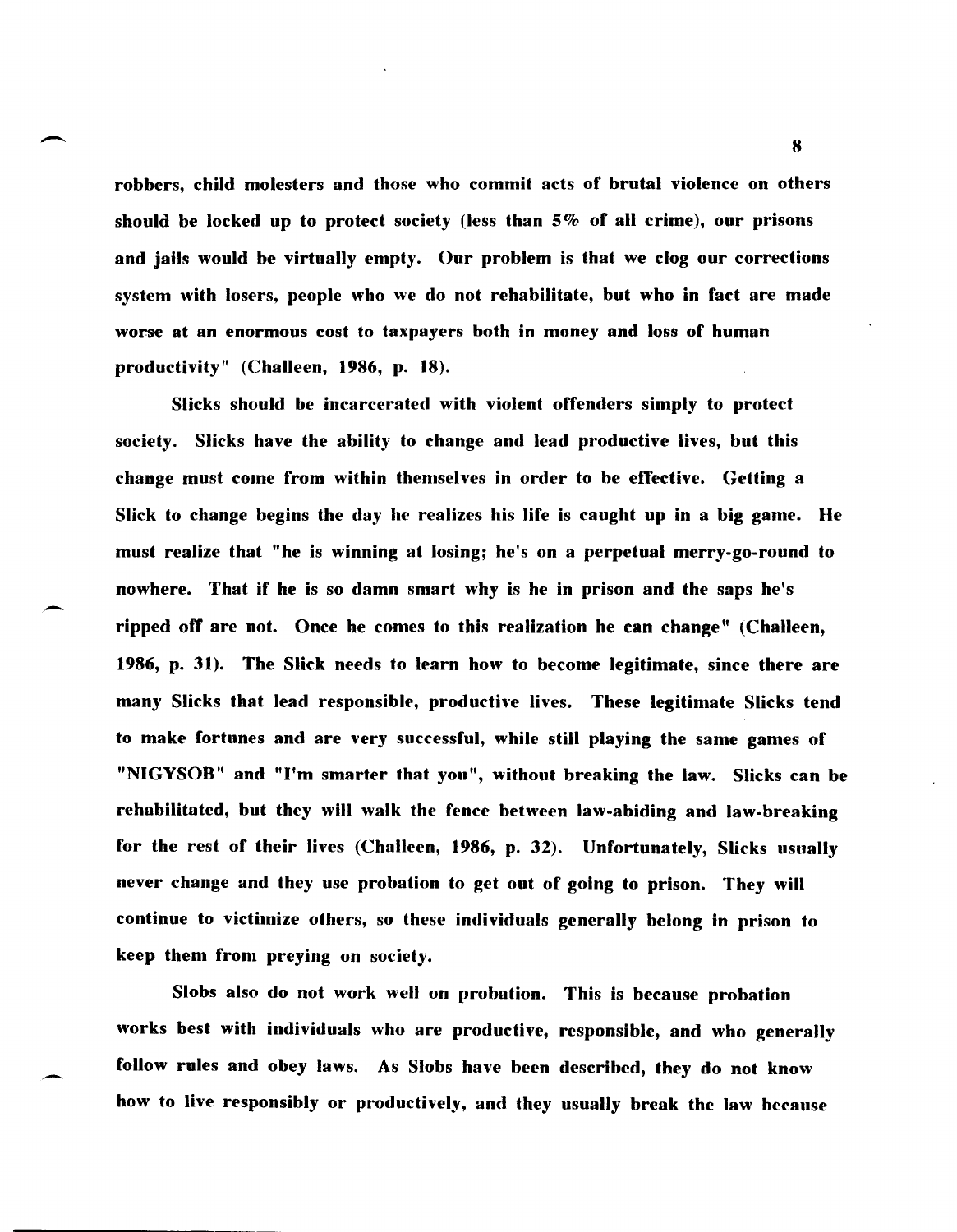they feel they have no other choice. There are only four choices in life for everyone; these options are work, freeload, steal or deal. The Slob finds people to freeload off of, and when he loses this support system, he must turn to crime. Working is not an option to the Slob because it requires responsibility. and responsibility is too stressful to him. If the Slob is employed at some point, usually it is short lived because he is fired as a result of irresponsibility and lack of self-discipline (Challeen, 1986, p. 33-4). "Since a Slob has a difficult time making it in the workforce he must freeload. If he cannot find another person to support him he has no alternative other than crime. Either stealing or dealing are his only options" (Challeen, 1986, p. 34).

 $\overline{\phantom{a}}$ 

-

Since Slobs never learned how to be responsible, they developed a dependent personality. He wants others to take on his responsibilities and make decisions for him. Slobs have learned that if they do nothing and act helpless for awhile, eventually someone will come along and "rescue" them out of a stressful situation. "Slobs soon learn to play stupid then someone will suggest the solution, stroking a rescuer's ego so they will take over the problem. If the solution doesn't work then the Slob can always blame them for it" (Challeen, 1986, p. 33).

Some probation officers are every Slob's dream. Slobs go into the office for their monthly meeting (if they remember the appointment at all), and put on a "poor me" act designed to gather sympathy. At times this works, and the Slob gets exactly what he wants - someone else taking responsibility for his problem. Probation officers can find themselves making phone calls, finding employment, setting up counseling sessions and countless other activities for the Slob who can, and should, do these tasks on his own. Then, of course, if these tracked down opportunities fail, the Slob points the blame at the probation officer, since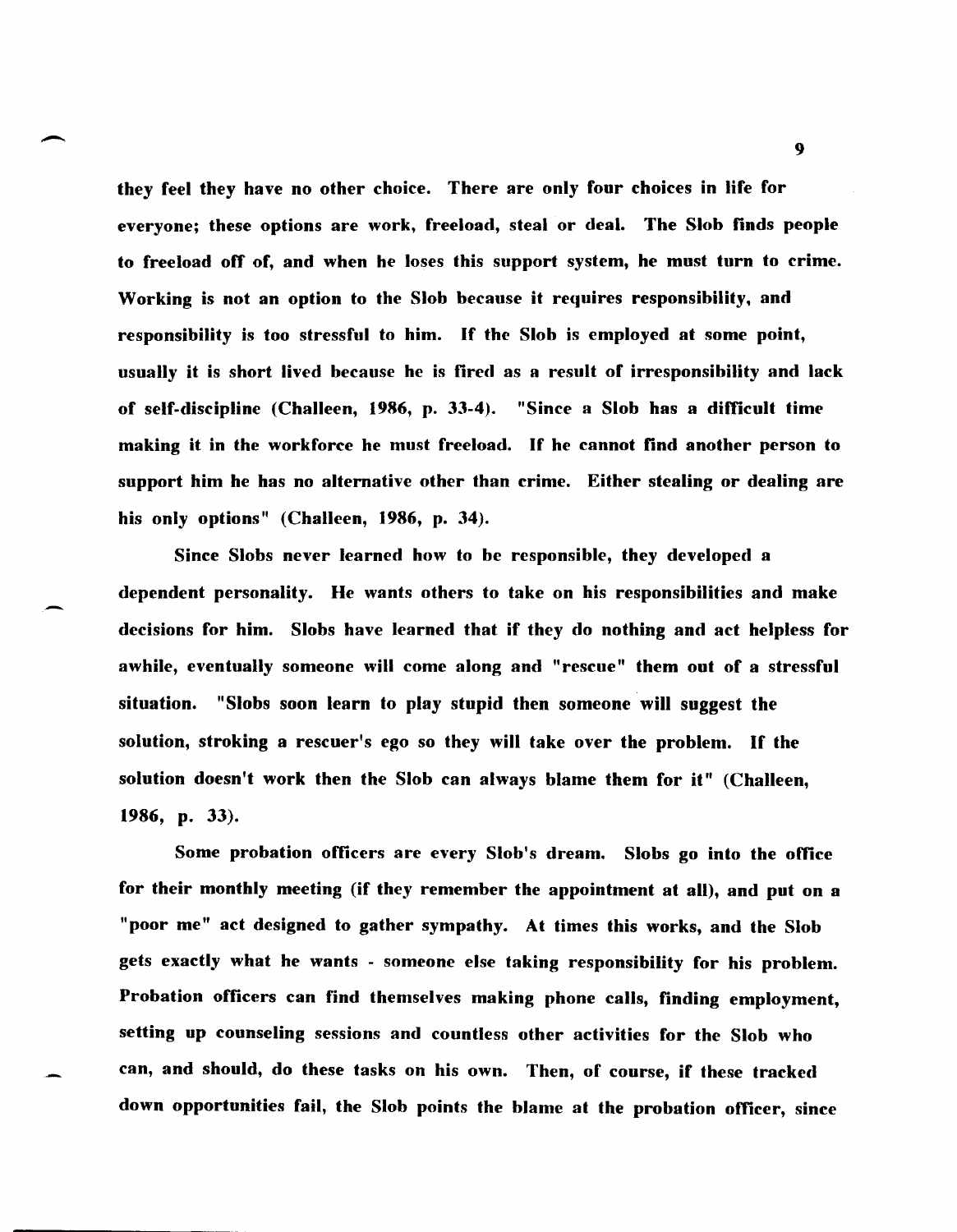he or she is the individual who set the entire thing up.

-

Since Slobs often fail at probation because it requires increased productivity and responsibility, they sometimes find themselves thrown in jail or prison for violating their terms of probation. Being incarcerated is less threatening to a Slob than one might think. Since incarceration requires the state to take over the Slob's life, he no longer has to be responsible. Slobs would love to be free without responsibilities, but this is unrealistic in society. Incarceration sets the Slob free from the "burdens" of freedom, and he quickly gets comfortable within the walls. Slobs generally are model prisoners who do as they are told, because they function well in a structured environment. This is the reason why Slobs rehabilitate quickly. Unfortunately, this rehabilitation is short lived because once out of their structured environment, they can not handle the pressures of freedom and responsibility. Soon they are back to their old way of life (Challeen, 1986, p. 36-7).

Incarcerating Slobs not only allows them to keep their same patterns of living, it makes Slobs worse. Prison promotes the character defects that cause the offender trouble from the start. Prison destroys self-worth, and all sense of responsibility. It causes degradation and isolation from the community. Prison subjects offenders to hatred, cruelty, violence, and exploitation. They are put where there is no trust and where the tough guy is respected. Society wants these Slobs to take control of their lives and own their own problems, but they are put in an institution where they are totally dependent upon society. Since prison does not teach Slobs how to be responsible, productive citizens, the recidivism rate is high (Challeen, 1986, p. 37-9). Slobs are not violent offenders who must be locked up for the safety of others, so in essence they are a great contribution to the unnecessary overcrowding of prisons in America. Between the high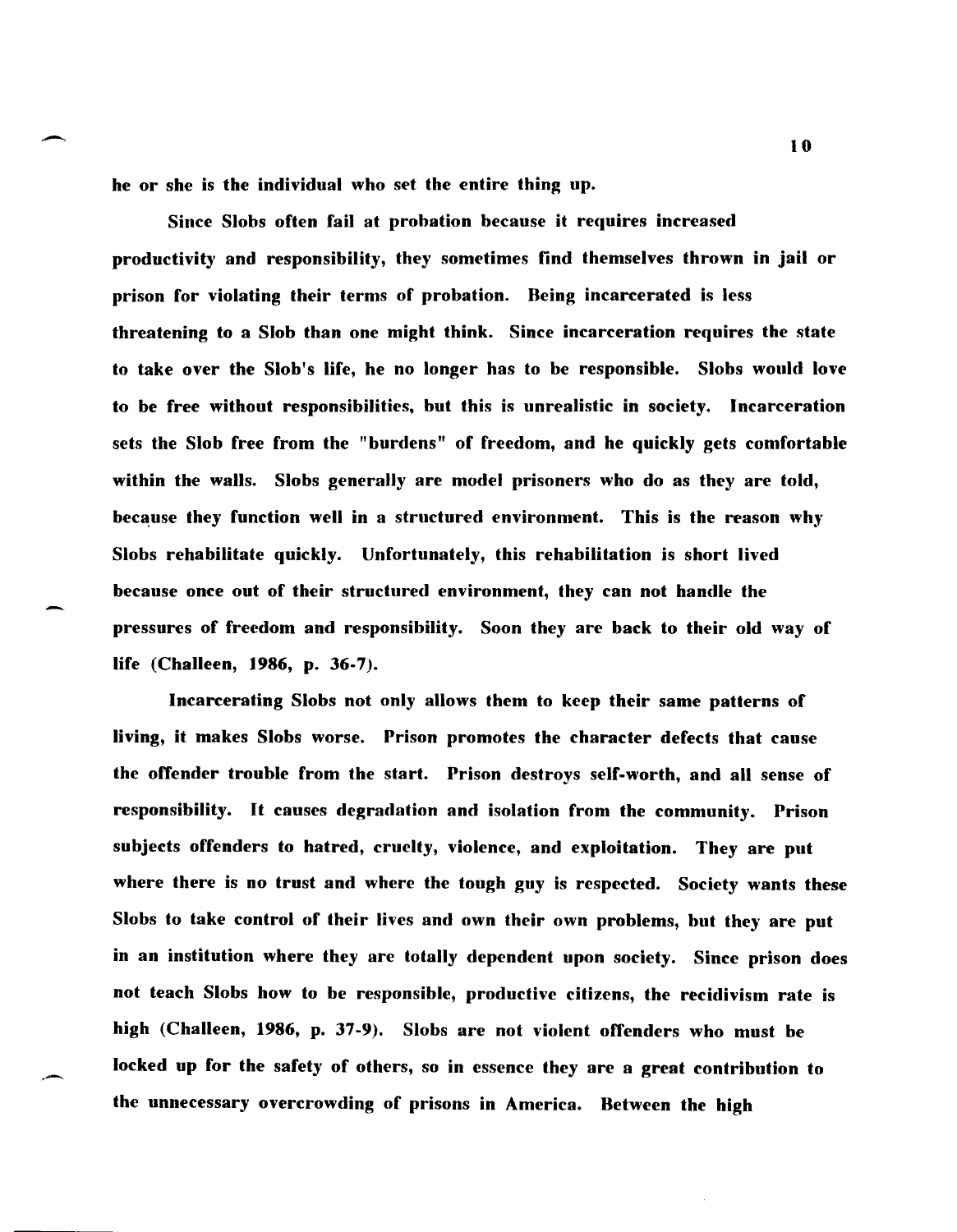recidivism rate and the overcrowding that they cause, Slobs need to be directed toward another alternative. The probation and court system as they presently exist need to be reformatted to accommodate what is the best sentencing for Slobs.

 $\overline{\phantom{0}}$ 

-

-

Probation officers should become "sentencing specialists" in human behavior and learn how to confront Slicks and Slobs so they can help offenders change their reasoning and thought patterns (Challeen, 1986, p. 96). There are ten Rules of Thumb that need to be remembered when confronting Slicks and Slobs. First, recognize the Normal People who get caught up in the system. They are responsible and will take charge of their lives, so their sentence should be responsible, constructive and beneficial to themselves and society. There are a great number of this kind of offender. Second, violent offenders and those who are criminally insane should be locked up to protect society. Very few offenders fall into this category. Third, Slicks should also be locked up because they commit a lot of crime for high stakes and society must be protected. Very few offenders are Slicks. Fourth, Slobs must be made responsible and productive. Fifth, treat Slobs like responsible adults, not like irresponsible children. Sixth, put the problem on the Slob who has the problem. If they refuse to own their own problems, make life so uncomfortable that they will change. Seventh, move offenders through the criminal justice system as fast as possible. Eighth, realize that Slobs are faced with the same choices as everyone else: work, freeload, steal or deal. Ninth, don't rescue Slobs. Show them you want them to live happy responsible lives, but do not take over their problems. And tenth, criticize a Slob's behavior, but never degrade or destroy what little self-worth he has left (Challeen, 1986, pp. 97-9).

The courts on a daily basis make offenders accountable for their crimes.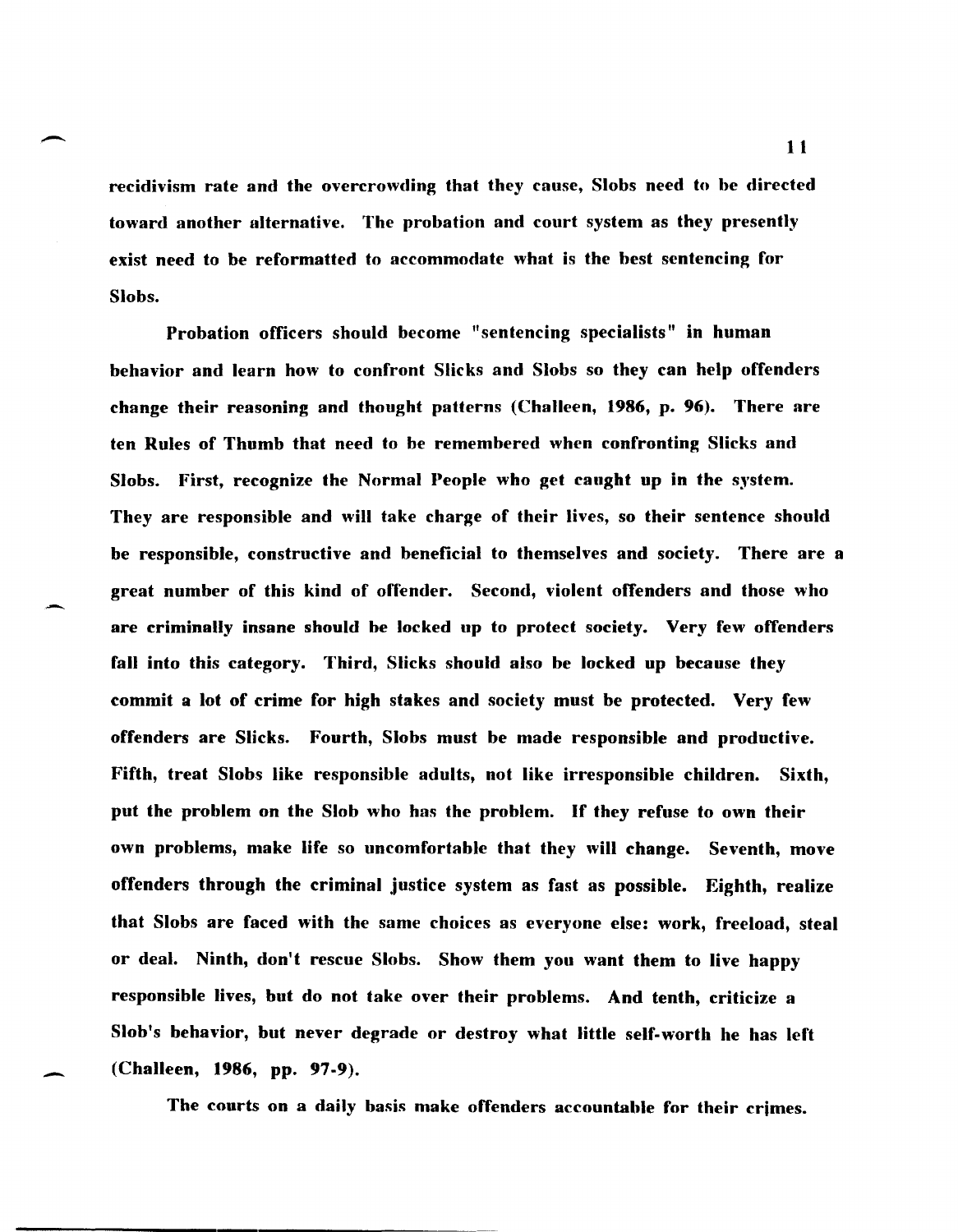However, rarely do the courts make the offenders responsible for their problems. Offenders must realize that they are their own problem and that their viewpoint of life is irresponsible. They must be held accountable and own their own problems. The concept of a restitution sentence can help offenders learn to take responsibility of their own lives. The "basic principle of restitution is if you have wronged someone it is your responsibility to make it right with that person and to your community as a whole by positive, constructive acts and it is your responsibility to improve yourself with personal achievements and goals" (Challeen, 1986, pp. 65-6).

If an offender does not want to go to jail or prison, he must be responsible to the victim, the community and himself. If he fails to do so, then they have earned incarceration. However, if the offender is successful, he should be off supervision to hopefully resume a normal life. Offenders "have to be made uncomfortable enough to want to motivate themselves to be responsible. They must understand that it's jail or responsibility, not go home and be a nice guy probation, but old-fashioned responsibility time is upon them. If they choose jail (some will), then they will remain a useless, stagnant Slob. If they want to earn themselves out of the mess they are in, then the opportunity must be given to do so" (Challeen, 1986, p. 71).

--

The offender must understand the choice he has to make in regards to his owning his own problems. He must know that if he is responsible, then he will be treated with the decency and fairness that he deserves as a responsible individual. If the offender chooses to not become responsible then incarceration is the only remaining option (Challeen, 1986, p. 76). If the criminal justice system is going to have success with Slicks and Slobs, they must be made to own their own problems.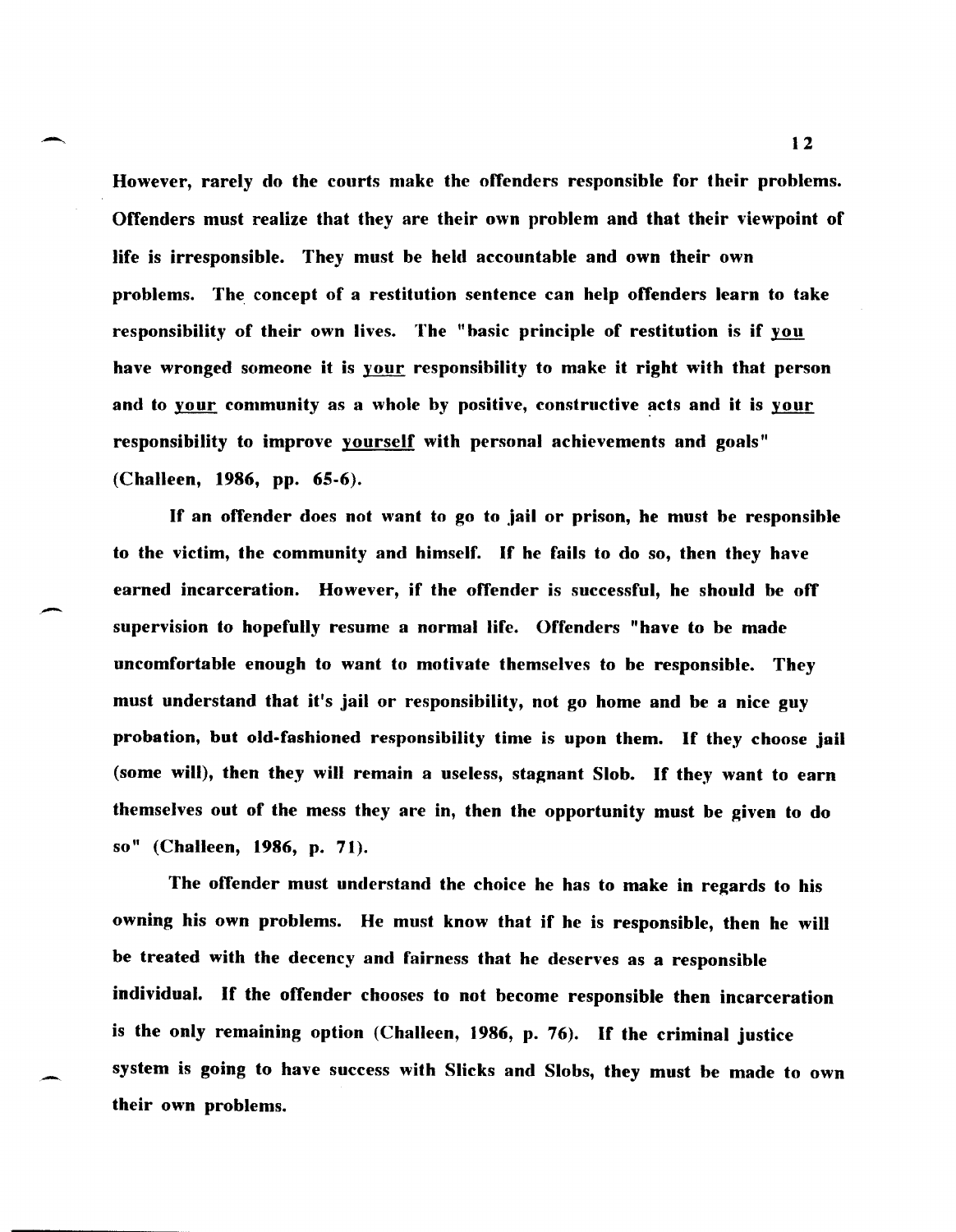The offender must own his problem from the beginning of his involvement with the courts. Once the offender is convicted of his crime, this is when responsibility must begin. Probation officers (or sentencing specialists) can help with this task before sentencing. The Responsible Restitution Sentence can be designed by the offender, with help from the sentencing specialist. A Restitution Sentence Proposal is well planned and thought out mostly by the criminal, with guidance coming from the sentencing specialist. After this proposal is complete and put in a structured format, the offender goes before the judge and presents his plan for restitution. This Responsible Restitution Sentence Proposal must include the amount of what kind of restitution will be made, how it will be carried out, and the punishment that awaits if the restitution is not met by a certain proposed date. Community service and any necessary counseling or therapy for the offender would also be included (Challeen, 1986, pp. 105-6). The judge can accept or deny this proposal. whichever he feels is necessary. If it is denied, the offender must write another. more appropriate proposal until it is accepted. Once the proposal is accepted. the criminal follows through with the restitution plan. Once restitution is made. the offender is no longer involved in the system because he has made it right with the victim. If the offender does not comply with the sentence, he is taken to jail or prison (Challeen, 1986, p. 106). Since the offender is the individual creating and presenting the proposal, responsibility is enforced, and he is made to own his own problem. Instead of being told what to do by other people, the offender must figure out himself what needs to be done to make up for the crime he committed. Of course, these Responsible Restitution Sentences must be fair, and not allow the criminals to get off with an easy sentence. Victims must be fully compensated, at least if not more than the full amount, qr the proposal will not be accepted. Sentencing specialists would help

13

-

--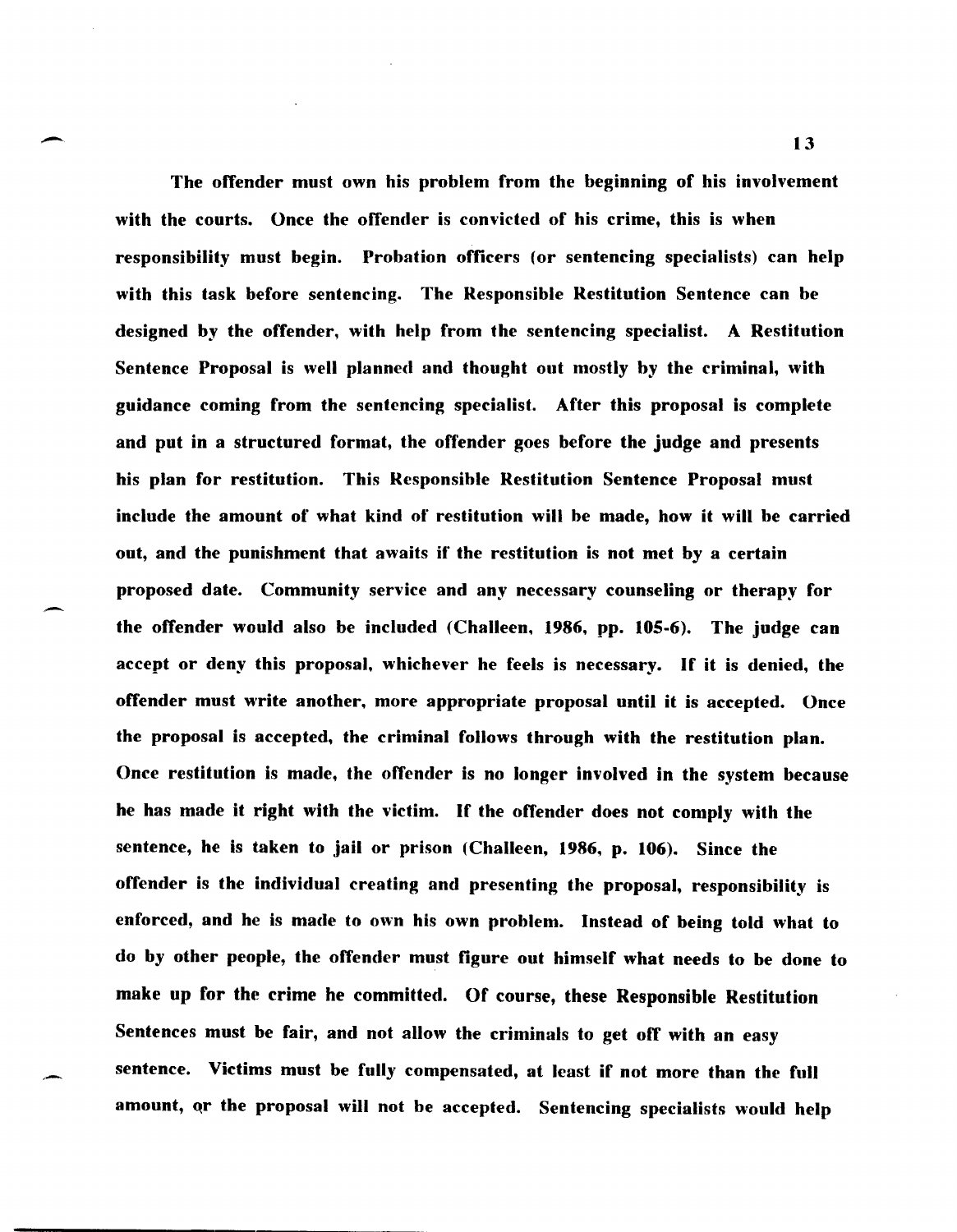the offenders create these appropriate restitution sentences.

-..

-

The Responsible Restitution Sentence is one of the first of many steps in changing a Slob's irresponsible way of thinking. If the Slob makes restitution and is set free from the system, he has achieved a success in life. This success may help reverse his low self-esteem and losing ways (Challeen, 1986, p. 108). However, Slobs must want to change and in order to do so they must be made uncomfortable; otherwise they will let the system take over their lives, which perpetuates the dependency.

One way to make the Slob uncomfortable is by taking away his enablers. As long as there is someone around who will take care of him and own his problems the Slob will not change. It is difficult to remove an enabler because they both rely on each other. The Slob relies on the enabler to take over his problems, and the enabler relies on the Slob to make them feel good about themselves and needed. Taking away a Slob's enabler causes him great discomfort. The Slob now has to make a choice between responsibility for his own life and crime (Challeen, 1986, p. 110).

Responsibility means earning money in a legitimate manner, which means employment. However, since Slobs lack the characteristics an employer looks for, it is very difficult for him to find a job. "Employers of Slobs must be tolerant and willing to put up with some losing characteristics. Once a Slob finds such an employer, he can start to support himself. If not fired, Slobs can find a niche in life and remain relatively crime free" (Challeen, 1986, p. 111). However, this kind of responsibility is too much for some Slobs. Many prefer jail to being responsible hecanse jail is easier and less stressful. Slobs are very uncomfortable with success because it leads to responsibility. When a Slob screws up, the natural response is to take away his responsibilities, but this is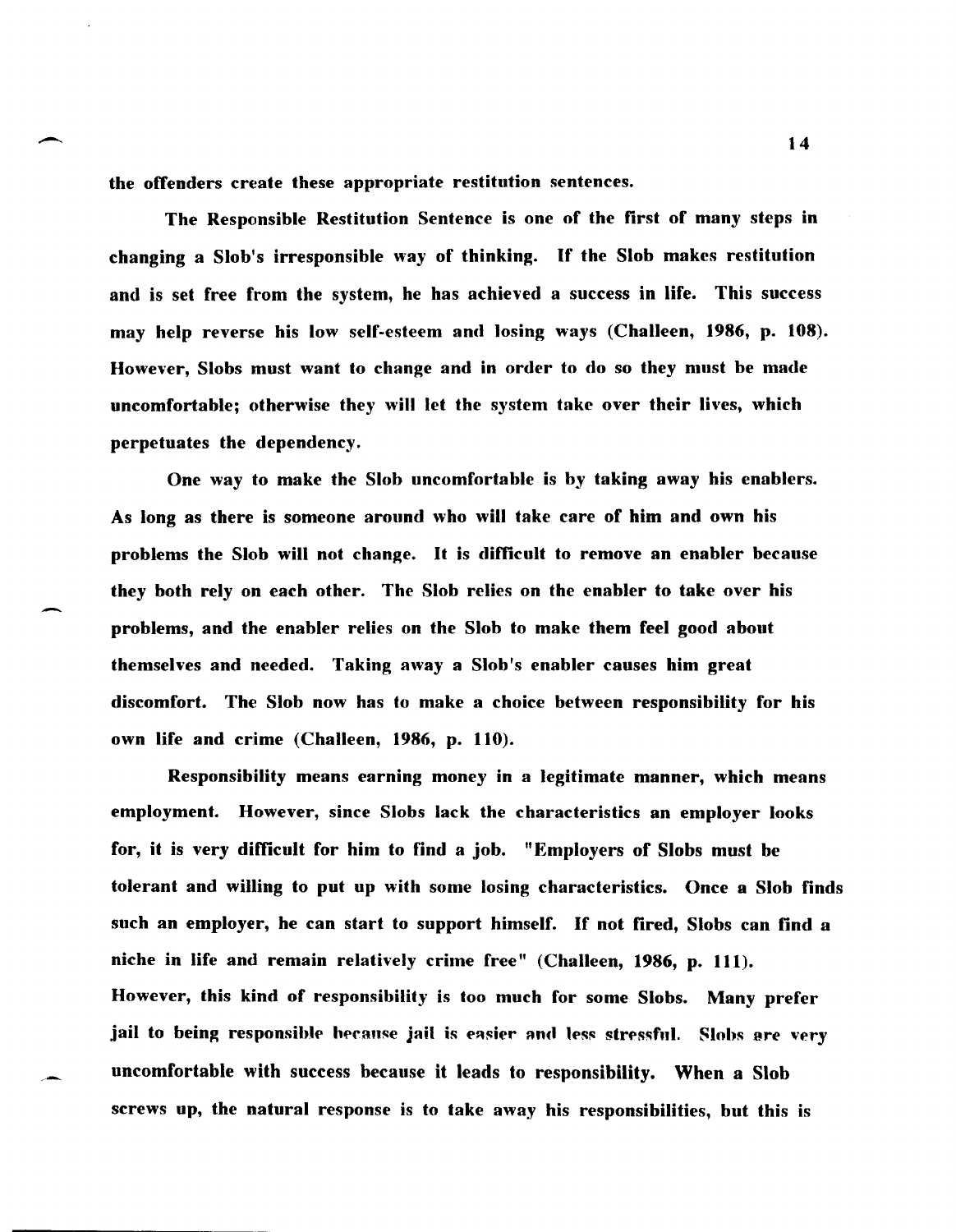actually rewarding the Slob so this is not effective (Challeen,  $1986$ , p. 111). Siobs wiil keep repeating their same mistakes in which they offer excuses such as bad luck or drugs and alcohol. It is true that alcohol and drugs are oftentimes a large part of the Slob's irresponsibility, but these chemicals can not be blamed for the Slob's mistakes. Only the Slob is in control of his life; what he does and the decisions he makes are by his choice.

--

-

As far as Slicks are concerned, Responsible Restitution Sentences and probation are not meant for them. Allowing Slicks to live in society and try to make changes within himself would only give him the opportunity to continue to victimize others. This does not mean that a move toward change is impossible. "The fundamental flaw in a Slick's viewpoint of the world is they feel it's a dogeat-dog world where everyone eise rips off each other and whoever is ihe smartest comes out on top, that it's all right to take advantage of another person as long as that person is stupid enough to let it happen. A Slick must be confronted with the fact that he's choosing to reinforce his position by seeing only that which confirms his viewpoint. That basically most people are honest, decent and good and the people he is pointing out are just some more Slicks - Slicks just like he is" (Challeen, 1986, pp. 118-9).

Slicks must understand the problems they have caused victims and restitution must be made. They need to learn how to put themselves in someone else's shoes because they feel no remorse or compassion for their victims. Slicks must learn to be able to give of themselves without getting something in return, with no strings attached (Challeen, 1986, pp. 119-20). With these transitions, Slicks may be slowly integrated back into society.

There are certain necessary similarities between the existing system and the Responsible Restitution Sentence alternative presented here. However, the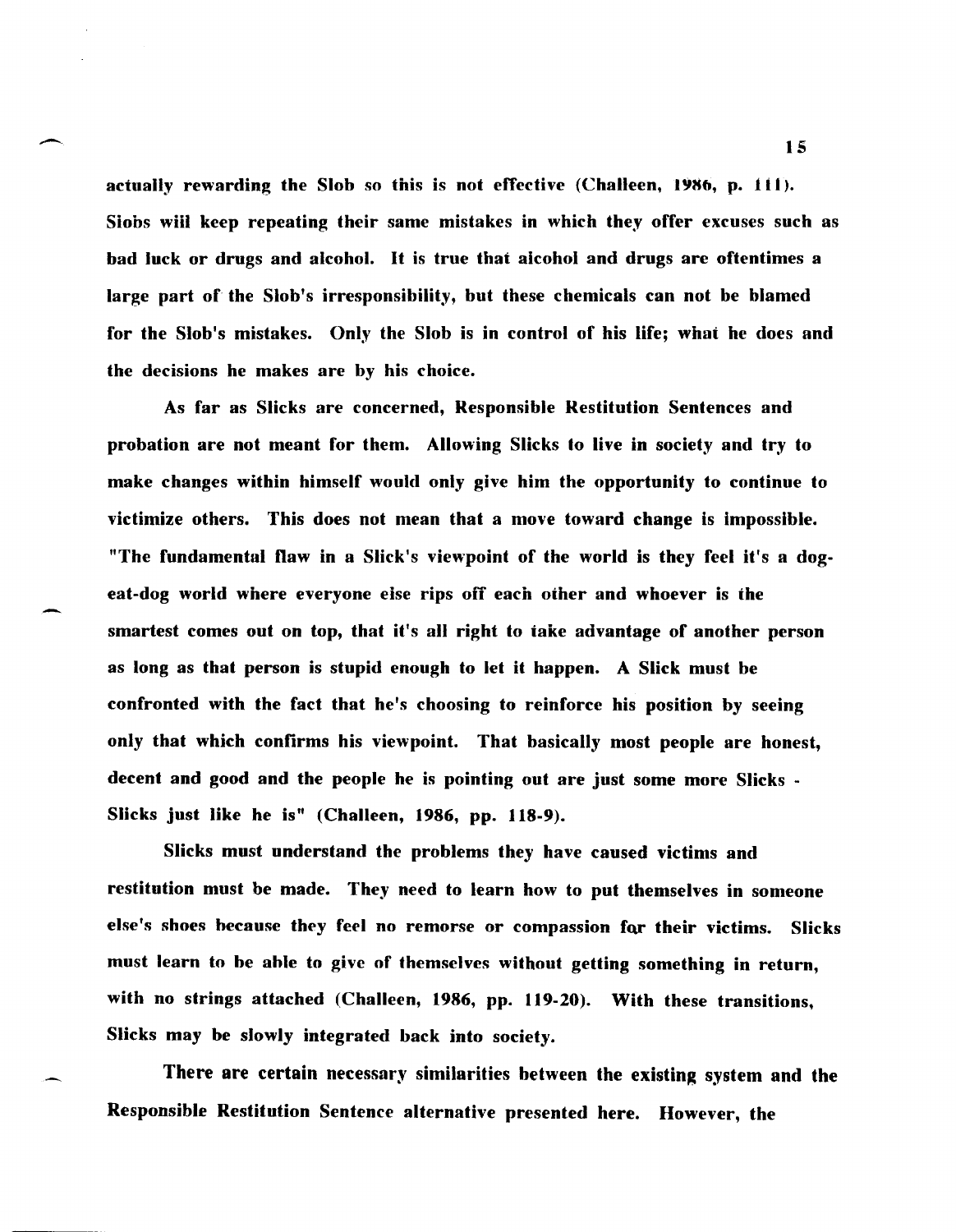changes are what makes the difference between irresponsible, stagnant offenders and responsible, productive ones. With the current system, probation officers gather information, interview the offenders, and then recommend a sentence to the judge. With the Restitution Sentence alternative, the offender recommends his own sentence to the judge, with the sentencing specialist's guidance. The offender offers a punishment alternative if this restitution sentence is not followed through. This format puts the responsibility on the offender and makes him own his own problem.

Another difference between the two methods involves supervision. If an offender is on probation, he must report on a regular basis to his officer to "check in" to ensure he has remained law-abiding, even after his terms of probation such as restitution, counseling, and community service are completed. The Restitution Sentence alternative allows the offender to be immediately released from supervision once he has made restitution. This eliminates the unmanageable caseload of the criminal justice employees, and creates a shorter time line for community and victim compensation. (Instead of having two years on probation to complete the terms, he may only have two months.) This forces the offender to own up to his responsibilities faster, and allows him to be rewarded for this responsibility by being released from the justice system and resume his life. These added benefits can not be ignored.

Probation officers already working in the system understand, and are reminded daily, of both the pros and cons of probation as it presently exists. Several probation officers at the Tippecanoe County Adult Probation Department were surveyed about their opinions regarding probation, its effectiveness, and the basic concept of the Responsible Restitution Sentence. All of the officers believed that probation is absolutely necessary for certain criminals. One officer

 $\sim$  16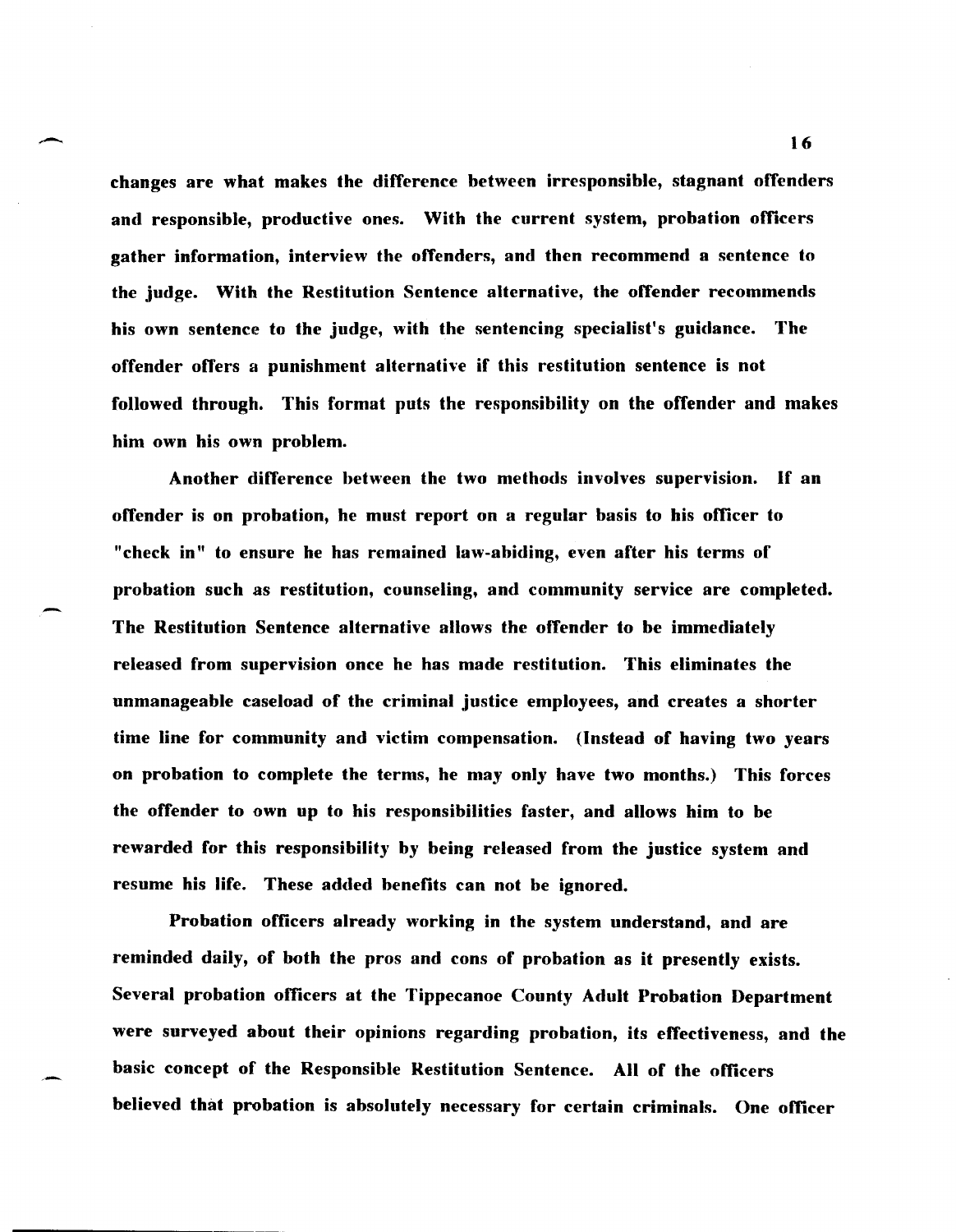named, Kipp Scott, stated, "probation keeps those who do not helong in the Department of Corrections out, and it provides information and opportunities for the offender." Those individuals who belong in prison were also a consensus among the officers; these criminals included child molesters, hahitual offenders and violent offenders. For non-violent offenders without extensive criminal histories, probation was favored with possibilities of house arrest, counseling and community service as popular options for conditions of probation. Officer Cynthia Jordan stated, "probation is a way of stressing the point that they've lucked out, yet have doom hanging over their head if they choke." Jordon also stated, "probation provides the supervision people lose when they become adults and leave their mommies and daddies. It's mommy saying, 'no junior, you can't do that', and 'don't forget to make that counseling appointment so you don't get into trouble'." Of course this is the heart of the existing problem. Currently, most offenders are not made responsible for their own problems. The probation officer takes on a parental role, while the offender acts as the child, hoping they will be taken care of every step of the way.

.-

When the probation officers were asked if probation promotes individual responsibility within the offender, some believed yes and others helieved only part of the time. Officer Paul Huff believes it depends on the offender's probation officer. "I feel every prohation officer is different. I will point people in the right direction, but I won't do it for them. My probationers must be responsible enough to do their own work. I think other officers do too much for their offenders." Scott stated similar sentiments. "My concept of probation is to make the offender a productive, working citizen. I try to get the client employed to promote self-esteem and get him/her to pay their bills. I also try to get them to own up to their crimes." Other officers also believe that the offenders should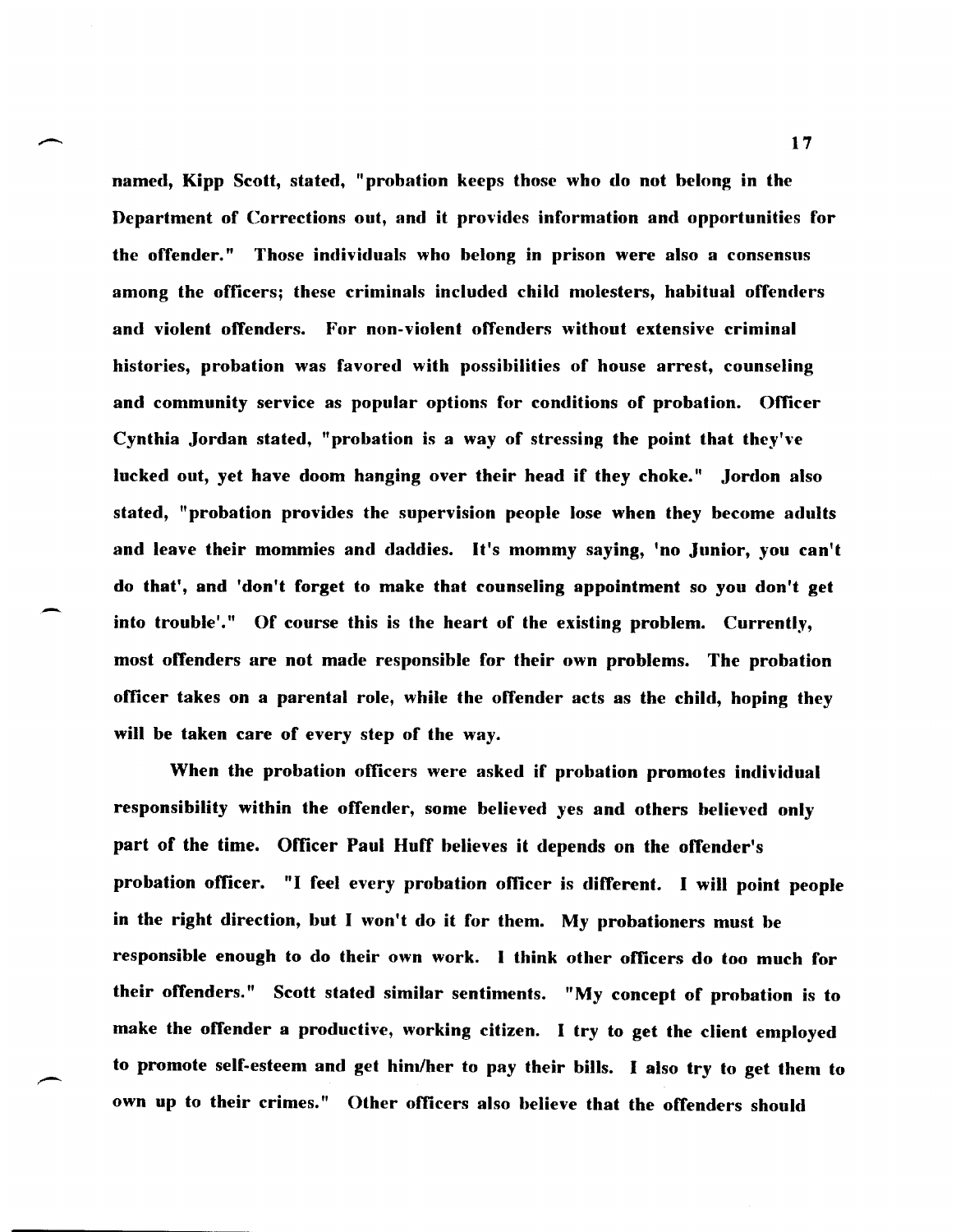own up to their problems, and believe that the criminal taking more responsihility through the Responsible Restitution Sentence is a positive alternative. Officer Patricia Foerg stated, "many of these offenders have never had a positive success story. I think by accomplishing something on their own it helps build their confidence. "

The process of how the offender is responsible for making his restitution proposal with the help of a sentencing specialist was described to the probation officers who took the survey. There were mixed responses. Foerg liked the idea of the offender knowing up front what is expected of him and the consequences if these responsihilities are not carried out. Scott stated, "it sounds like an ideal scenario, but impractical with current caseloads and court demands." Jordon concurred, although admitting to seeing advantages in the Responsible Restitution Sentencing alternative. Huff did not like having the offender preparing a proposal and choosing a punishment if they fail to meet the proposal requirements. "The judge should tell the defendant what to do". This may make the offender accountable for his crime, but it most likely will not make him own his problems and become a responsible individual.

Offenders must learn to be responsible, otherwise they will continue to commit crimes and victimize others in society. If these individuals are not taught at home, unfortunately someone else needs to try. However, the system is difficult to change since certain concepts have been implemented for years. Even the current probation officers, whether they realize it or not, feel that offenders are not learning responsibility. This is evident in such scenarios describing probation officers as "mommies and daddies", and helieving that "judges should tell the defendant what to do". It is apparent that there is some confusion between what is responsibility and what is accountability. Anyone can be made

 $\sim$  18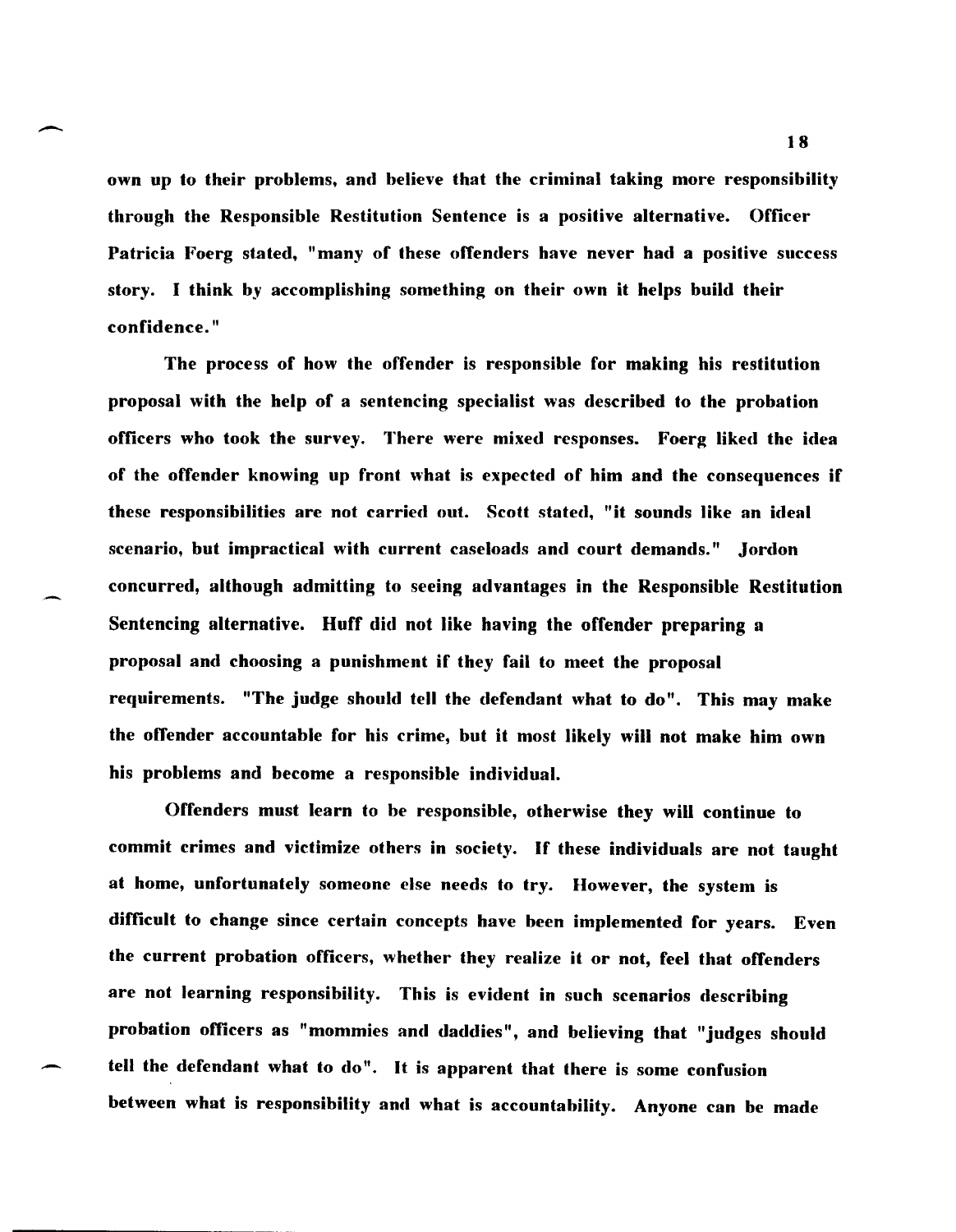accountable, but learning responsibility will keep criminals from offending again. Clinical Psychologist, Dr. Stanton E. Samenow, accurately summed up this belief. "We are as we think. It is impossible to help a person give up crime and live responsibly without helping him to change what is most basic - his thinking. Criminals have been rewarded, punished, manipulated, probed for unconscious dynamics, and taught to read, work, and socialize, but they have not been helped to learn brand new thinking patterns in order to change their way of life" (Samenow, 1984, p. 257). Without a change of thinking patterns and lifestyles, many offenders will remain in the criminal justice system for much, if not all of their lives. Why keep the system acting as a garbage dump that allows offenders to remain stagnant and unproductive? Especially when the system can effectively alter some of its practices and recycle whom society has labeled "junk", and help create reusable, productive members of our communities.

.-